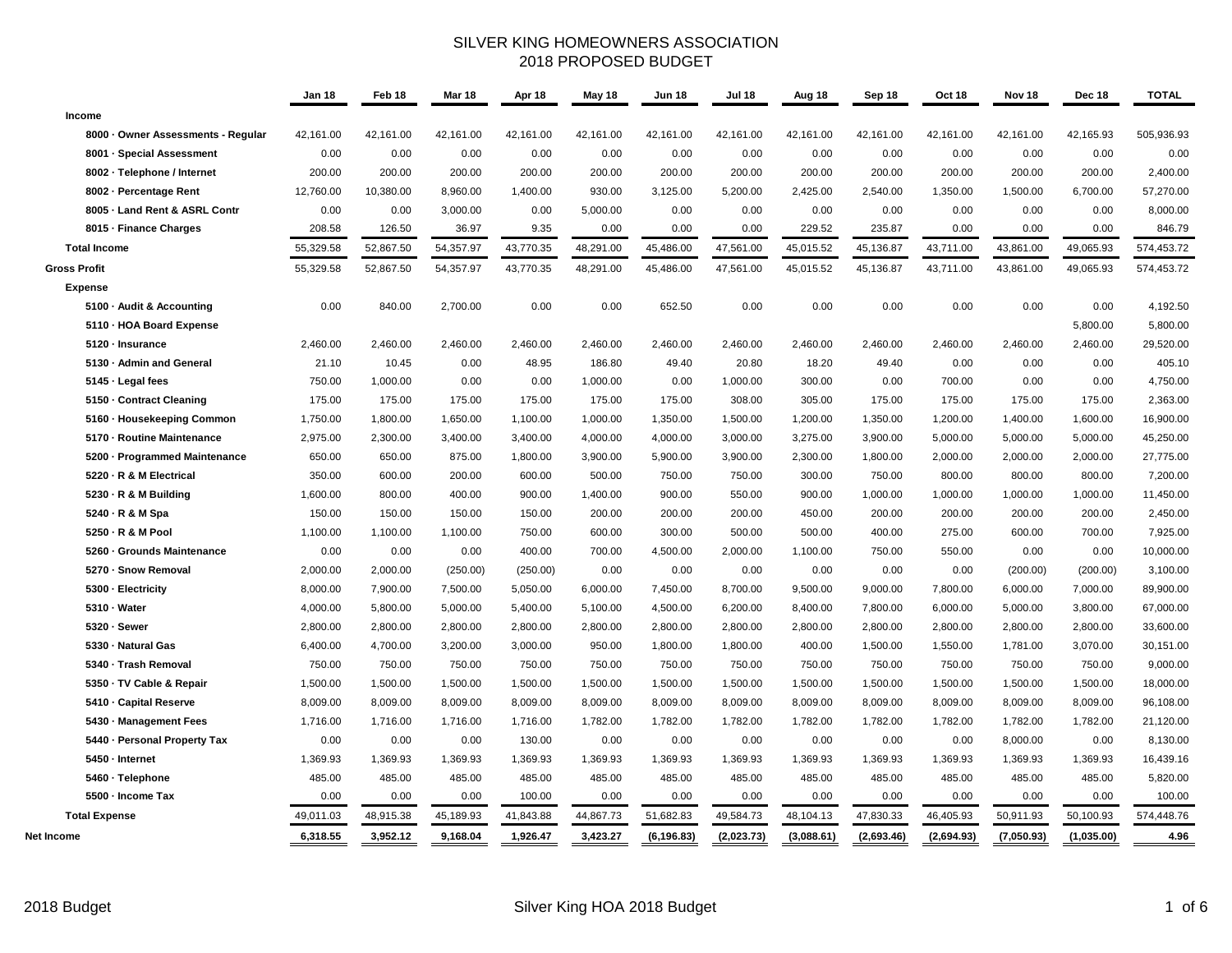## HOMEOWNERS ASSOCIATION 2017 ACTUAL / FORECAST

|                                    | <b>Jan 17</b> | Feb <sub>17</sub> | Mar 17    | Apr 17    | May 17    | <b>Jun 17</b> | <b>Jul 17</b> | Aug 17     | Sep 17     | <b>Oct 17</b> | Nov 17     | Dec 17      | <b>TOTAL</b> |
|------------------------------------|---------------|-------------------|-----------|-----------|-----------|---------------|---------------|------------|------------|---------------|------------|-------------|--------------|
| Income                             |               |                   |           |           |           |               |               |            |            |               |            |             |              |
| 8000 - Owner Assessments - Regular | 42,148.33     | 42,148.33         | 42,148.32 | 42,148.32 | 42,148.32 | 42,148.34     | 42,148.32     | 42,148.32  | 42,148.32  | 42,148.32     | 42,148.32  | 42,305.37   | 505,936.93   |
| 8001 - Special Assessment          | 50,000.00     | 0.00              | 0.00      | 9.35      | 0.00      | 0.00          | 9.35          | 0.00       | 0.00       | 0.00          | 0.00       | 0.00        | 50,018.70    |
| 8010 - Other Income                | 12,758.51     | 10,379.31         | 8,963.06  | 1,400.06  | 10,928.49 | 3,122.75      | 5,195.53      | 2,422.83   | 2,541.07   | 1,750.90      | 1,500.00   | 5,500.00    | 66,462.51    |
| 8005 - Land Rent                   | 0.00          | 0.00              | 0.00      | 0.00      | 3,000.00  | 0.00          | 0.00          | 0.00       | 0.00       | 0.00          | 0.00       | 0.00        | 3,000.00     |
| 8015 - Finance Charges             | 208.58        | 126.50            | 36.97     | 0.00      | 0.00      | 0.00          | 0.00          | 229.52     | 235.87     | 0.00          | 0.00       | 0.00        | 837.44       |
| <b>Total Income</b>                | 105,115.42    | 52,654.14         | 51,148.35 | 43,557.73 | 56,076.81 | 45,271.09     | 47,353.20     | 44,800.67  | 44,925.26  | 43,899.22     | 43,648.32  | 47,805.37   | 626,255.58   |
| <b>Gross Profit</b>                | 105,115.42    | 52,654.14         | 51,148.35 | 43,557.73 | 56,076.81 | 45,271.09     | 47,353.20     | 44,800.67  | 44,925.26  | 43,899.22     | 43,648.32  | 47,805.37   | 626,255.58   |
| <b>Expense</b>                     |               |                   |           |           |           |               |               |            |            |               |            |             |              |
| 5100 - Audit & Accounting          | 0.00          | 840.00            | 2,630.88  | 0.00      | 0.00      | 652.50        | 0.00          | 0.00       | 0.00       | 0.00          | 0.00       | 0.00        | 4,123.38     |
| 5110 - HOA Board Expense           |               |                   |           |           |           |               |               |            |            |               |            | 5,800.00    | 5,800.00     |
| 5120 - Insurance                   | 2,050.00      | 2,050.00          | 2,050.00  | 2,050.00  | 2,050.00  | 2,050.00      | 2,050.00      | 2,050.00   | 2,050.00   | 2,050.00      | 2,050.00   | 2,050.00    | 24,600.00    |
| 5130 - Admin and General           | 21.10         | 10.45             | 0.00      | 48.95     | 186.80    | 49.40         | 20.80         | 18.20      | 49.40      | 18.20         | 45.00      | 45.00       | 513.30       |
| 5145 - Legal fees                  | 713.00        | 1,151.04          | 0.00      | 0.00      | 1,045.50  | 0.00          | 994.50        | 331.70     | 0.00       | 0.00          | 1,000.00   | 0.00        | 5,235.74     |
| 5150 - Contract Cleaning           | 175.00        | 175.00            | 175.00    | 175.00    | 175.00    | 175.00        | 308.00        | 305.00     | 175.00     | 175.00        | 175.00     | 175.00      | 2,363.00     |
| 5160 - Housekeeping Common         | 1,657.07      | 1,825.74          | 1,631.07  | 1,021.52  | 990.52    | 1,335.52      | 1,511.52      | 1,222.21   | 1,377.42   | 1,345.24      | 1,400.00   | 1,600.00    | 16,917.83    |
| 5170 - Routine Maintenance         | 2,975.00      | 2,175.00          | 3,443.00  | 3,396.00  | 4,569.00  | 3,151.00      | 2,851.00      | 3,278.00   | 3,891.00   | 3,846.00      | 5,000.00   | 5,000.00    | 43,575.00    |
| 5200 - Programmed Maintenance      | (573.96)      | 432.30            | 868.31    | 1,748.84  | 3,874.43  | 5,908.02      | 3,826.01      | 2,229.17   | 1,712.31   | 2,246.10      | 2,819.00   | 2,300.00    | 27,390.53    |
| 5220 · R & M Electrical            | 331.05        | 598.96            | 170.50    | 633.31    | 465.92    | 1,325.59      | 475.59        | 48.71      | 2,039.16   | 972.34        | 800.00     | 800.00      | 8,661.13     |
| 5230 · R & M Building              | 1,521.57      | 674.63            | 263.44    | 812.77    | 1,508.56  | 820.36        | 592.24        | 860.84     | 1,187.34   | 2,096.59      | 1,000.00   | 1,000.00    | 12,338.34    |
| 5240 - R & M Spa                   | 150.14        | 79.82             | 378.66    | 110.00    | 180.65    | 83.55         | 159.07        | 742.34     | 23.66      | 81.44         | 200.00     | 200.00      | 2,389.33     |
| 5250 - R & M Pool                  | 825.20        | 1,471.51          | 1,310.07  | 180.63    | 212.45    | 234.73        | 287.06        | 825.76     | 392.59     | 258.09        | 610.00     | 700.00      | 7,308.09     |
| 5260 - Grounds Maintenance         | 0.00          | 0.00              | 0.00      | 322.91    | 723.06    | 5,062.16      | 1,958.51      | 1,058.96   | 658.02     | 774.59        | 0.00       | 0.00        | 10,558.21    |
| 5270 - Snow Removal                | 1,978.90      | 2,043.78          | (269.00)  | (500.00)  | 0.00      | 0.00          | 0.00          | 0.00       | 0.00       | 0.00          | (200.00)   | (200.00)    | 2,853.68     |
| 5300 - Electricity                 | 8,660.15      | 7,841.34          | 7,410.48  | 5,046.53  | 6,004.60  | 7,443.18      | 8,644.40      | 9,667.46   | 9,149.99   | 6,397.62      | 4,411.51   | 7,000.00    | 87,677.26    |
| 5310 - Water                       | 3,956.23      | 5,795.43          | 4,977.03  | 5,232.23  | 4,950.63  | 3,762.63      | 6,177.70      | 8,308.45   | 7,626.61   | 6,556.50      | 4,596.21   | 4,927.66    | 66,867.31    |
| 5320 - Sewer                       | 2,787.91      | 2,787.91          | 2,787.91  | 2,787.91  | 2,787.91  | 2,787.91      | 2,741.34      | 2,741.34   | 2,741.34   | 2,741.34      | 2,741.34   | 2,741.34    | 33,175.50    |
| 5330 - Natural Gas                 | 6,343.20      | 4,684.78          | 3,192.22  | 3,065.23  | 909.81    | 1,731.54      | 4,068.19      | 400.41     | 1,469.48   | 1,933.60      | 2,765.74   | 3,184.43    | 33,748.63    |
| 5340 - Trash Removal               | 660.99        | 672.56            | 729.85    | 729.85    | 742.62    | 742.62        | 729.85        | 729.85     | 729.85     | 742.62        | 729.85     | 729.85      | 8,670.36     |
| 5350 - TV Cable & Repair           | 1,557.07      | 1,469.78          | 1,361.36  | 1,444.88  | 1,452.20  | 1,452.44      | 1,462.67      | 1,451.20   | 1,441.96   | 1,443.06      | 1,450.00   | 1,450.00    | 17,436.62    |
| 5410 - Capital Reserve             | 57,438.50     | 7,438.50          | 7,438.50  | 7,438.50  | 7,438.50  | 7,438.50      | 7,438.50      | 7,438.50   | 7,438.50   | 7,438.50      | 7,438.50   | 18,420.64   | 150,244.14   |
| 5430 - Management Fees             | 1,650.00      | 1,650.00          | 1,650.00  | 1,650.00  | 1,716.00  | 1,716.00      | 1,716.00      | 1,716.00   | 1,716.00   | 1,716.00      | 1,716.00   | 1,716.00    | 20,328.00    |
| 5440 - Personal Property Tax       | 0.00          | 0.00              | 15.51     | 127.73    | 0.00      | 0.00          | 0.00          | 0.00       | 0.00       | 0.00          | 7,038.00   | 0.00        | 7,181.24     |
| 5450 - Internet                    | 1,369.93      | 1,369.93          | 1,352.81  | 1,352.81  | 1,352.81  | 1,353.00      | 1,352.62      | 1,352.81   | 1,352.81   | 1,352.81      | 1,352.81   | 1,352.81    | 16,267.96    |
| 5460 · Telephone                   | 198.55        | 124.65            | 164.62    | 195.21    | 125.22    | 165.99        | 485.00        | 485.00     | 485.00     | 498.31        | 485.00     | 485.00      | 3,897.55     |
| 5500 - Income Tax                  | 0.00          | 0.00              | 0.00      | 100.00    | 0.00      | 0.00          | 0.00          | 7,175.54   | 0.00       | 0.00          | 0.00       | 0.00        | 7,275.54     |
| <b>Total Expense</b>               | 96,446.60     | 47,363.11         | 43,732.22 | 39,170.81 | 43,462.19 | 49,441.64     | 49,850.57     | 54,437.45  | 47,707.44  | 44,683.95     | 49,623.96  | 61,477.73   | 627,397.67   |
| Net Income                         | 8,668.82      | 5,291.03          | 7,416.13  | 4,386.92  | 12,614.62 | (4, 170.55)   | (2, 497.37)   | (9,636.78) | (2,782.18) | (784.73)      | (5,975.64) | (13,672.36) | (1, 142.09)  |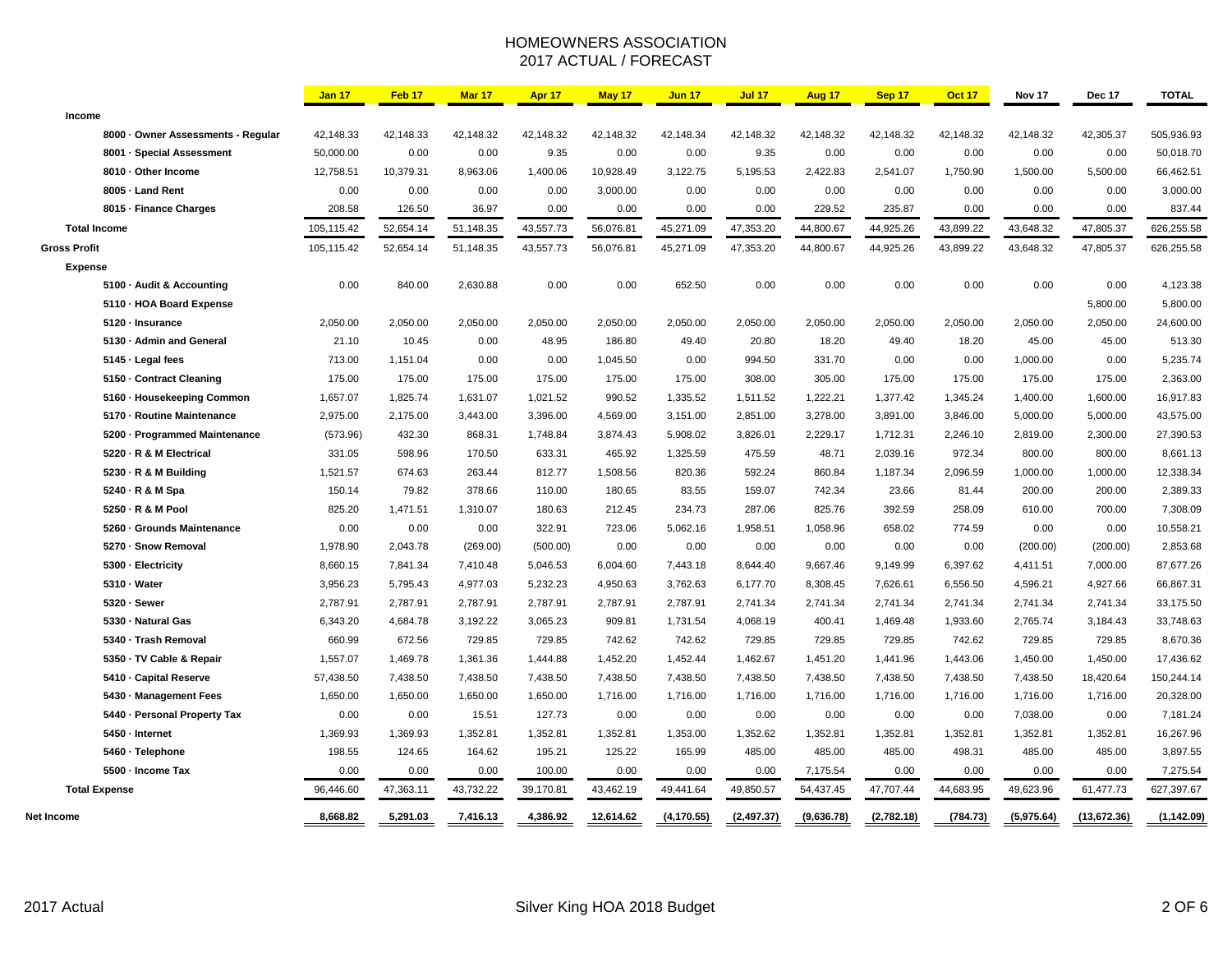### SILVER KING HOMEOWNERS ASSOCIATION 2017 BUDGET

|                                    | 17-Jan     | 17-Feb    | 17-Mar    | 17-Apr    | 17-May     | 17-Jun     | 17-Jul     | 17-Aug     | 17-Sep     | 17-Oct     | 17-Nov     | 17-Dec     | <b>TOTAL</b> |
|------------------------------------|------------|-----------|-----------|-----------|------------|------------|------------|------------|------------|------------|------------|------------|--------------|
| Income                             |            |           |           |           |            |            |            |            |            |            |            |            |              |
| 8000 · Owner Assessments - Regular | 42,148.33  | 42,148.33 | 42,148.32 | 42,148.32 | 42,148.32  | 42,148.34  | 42,148.34  | 42,148.34  | 42,148.30  | 42,148.30  | 42,148.30  | 42,148.38  | 505,779.92   |
| 8001 · Special Assessment          | 50,000.00  | 0.00      | 0.00      | 0.00      | 0.00       | 0.00       | 0.00       | 0.00       | 0.00       | 0.00       | 0.00       | 0.00       | 50,000.00    |
| 8010 · Other Income                | 13,300.00  | 11,600.00 | 8,800.00  | 1,300.00  | 1,100.00   | 2,125.00   | 3,500.00   | 3,100.00   | 2,450.00   | 1,500.00   | 1,000.00   | 6,600.00   | 56,375.00    |
| 8015 - Finance Charges             | 150.00     | 0.00      | 0.00      | 90.00     | 0.00       | 0.00       | 0.00       | 0.00       | 159.00     | 0.00       | 0.00       | 0.00       | 399.00       |
| <b>Total Income</b>                | 105,598.33 | 53,748.33 | 50,948.32 | 43,538.32 | 43,248.32  | 44,273.34  | 45,648.34  | 45,248.34  | 44,757.30  | 43,648.30  | 43,148.30  | 48,748.38  | 612,553.92   |
| <b>Gross Profit</b>                | 105,598.33 | 53,748.33 | 50,948.32 | 43,538.32 | 43,248.32  | 44,273.34  | 45,648.34  | 45,248.34  | 44,757.30  | 43,648.30  | 43,148.30  | 48,748.38  | 612,553.92   |
| <b>Expense</b>                     |            |           |           |           |            |            |            |            |            |            |            |            |              |
| 5100 - Audit & Accounting          | 0.00       | 0.00      | 2,000.00  | 0.00      | 1,300.00   | 0.00       | 0.00       | 0.00       | 0.00       | 1,300.00   | 0.00       | 0.00       | 4,600.00     |
| 5105 · Bank Service Charges        | 0.00       | 0.00      | 0.00      | 0.00      | 0.00       | 0.00       | 0.00       | 0.00       | 0.00       | 0.00       | 0.00       | 0.00       | 0.00         |
| 5110 - HOA Board expenses          | 0.00       | 0.00      | 0.00      | 0.00      | 0.00       | 0.00       | 0.00       | 0.00       | 0.00       | 0.00       | 300.00     | 5,500.00   | 5,800.00     |
| 5120 · Insurance                   | 2,050.00   | 2,050.00  | 2,050.00  | 2,050.00  | 2,050.00   | 2,050.00   | 2,050.00   | 2,050.00   | 2,100.00   | 2,100.00   | 2,100.00   | 2,100.00   | 24,800.00    |
| 5130 · Admin and General           | 0.00       | 26.00     | 0.00      | 50.00     | 140.00     | 50.00      | 10.00      | 10.00      | 10.00      | 0.00       | 0.00       | 25.00      | 321.00       |
| 5150 - Contract Cleaning           | 175.00     | 175.00    | 175.00    | 175.00    | 175.00     | 175.00     | 970.00     | 175.00     | 175.00     | 175.00     | 175.00     | 175.00     | 2,895.00     |
| 5160 · Housekeeping Common         | 1,300.00   | 1,300.00  | 1,200.00  | 2,300.00  | 1,100.00   | 1,100.00   | 1,200.00   | 1,200.00   | 1,100.00   | 800.00     | 1,000.00   | 1,500.00   | 15,100.00    |
| 5170 - Routine Maintenance         | 3,431.00   | 2,132.00  | 3,782.00  | 3,531.00  | 5,282.00   | 3,259.00   | 3,592.00   | 3,666.00   | 3,709.00   | 5,000.00   | 5,000.00   | 5,000.00   | 47,384.00    |
| 5200 - Programmed Maintenance      | 825.00     | 320.00    | 1,051.00  | 1,700.00  | 2,400.00   | 7,700.00   | 1,200.00   | 1,356.00   | 3,000.00   | 2,200.00   | 1,400.00   | 1,600.00   | 24,752.00    |
| 5210 · R & M Furniture & fixtures  | 0.00       | 0.00      | 0.00      | 0.00      | 750.00     | 0.00       | 0.00       | 0.00       | 0.00       | 0.00       | 0.00       | 0.00       | 750.00       |
| 5220 - R & M Electrical            | 850.00     | 850.00    | 1,000.00  | 850.00    | 850.00     | 975.00     | 600.00     | 1,200.00   | 300.00     | 800.00     | 800.00     | 800.00     | 9,875.00     |
| 5230 · R & M Building              | 2,300.00   | 1,000.00  | 1,500.00  | 1,500.00  | 900.00     | 2,200.00   | 1,500.00   | 1,000.00   | 500.00     | 1,000.00   | 1,000.00   | 1,000.00   | 15,400.00    |
| 5240 · R & M Spa                   | 275.00     | 140.00    | 125.00    | 180.00    | 205.00     | 170.00     | 90.00      | 250.00     | 150.00     | 200.00     | 200.00     | 200.00     | 2,185.00     |
| 5250 · R & M Pool                  | 1,161.00   | 1,282.00  | 1,292.00  | 303.58    | 1,221.00   | 176.00     | 103.00     | 350.00     | 300.00     | 253.00     | 610.00     | 700.00     | 7,751.58     |
| 5260 · Grounds Maintenance         | 0.00       | 600.00    | 203.44    | 517.74    | 480.82     | 1,651.79   | 1,247.46   | 1,184.84   | 848.00     | 550.00     | 0.00       | 0.00       | 7,284.09     |
| 5270 · Snow Removal                | 800.00     | 2,020.00  | (500.00)  | 0.00      | 0.00       | 0.00       | 0.00       | 0.00       | 0.00       | 0.00       | (200.00)   | (200.00)   | 1,920.00     |
| 5300 - Electricity                 | 9,591.00   | 7,772.00  | 7,337.00  | 6,952.00  | 5,398.00   | 8,532.00   | 10,748.00  | 11,153.00  | 9,710.00   | 8,035.00   | 6,181.00   | 7,034.00   | 98,443.00    |
| 5310 - Water                       | 3,367.00   | 5,653.00  | 5,090.00  | 5,283.00  | 4,947.00   | 5,199.00   | 7,078.00   | 7,446.00   | 8,236.00   | 6,190.00   | 5,137.00   | 5,412.00   | 69,038.00    |
| 5320 - Sewer                       | 2,767.00   | 2,767.00  | 2,767.00  | 2,767.00  | 2,767.00   | 2,767.00   | 2,759.00   | 2,759.00   | 2,801.00   | 2,801.00   | 2,801.00   | 2,801.00   | 33,324.00    |
| 5330 - Natural Gas                 | 3,823.00   | 4,136.00  | 3,304.00  | 2,516.00  | 1,988.00   | 1,521.00   | 1,194.00   | 1,403.00   | 1,334.00   | 1,400.00   | 1,591.00   | 2,767.00   | 26,977.00    |
| 5340 - Trash Removal               | 546.00     | 546.00    | 546.00    | 556.00    | 675.00     | 666.00     | 657.00     | 670.00     | 679.00     | 682.00     | 682.00     | 682.00     | 7,587.00     |
| 5350 - TV Cable & Repair           | 1,400.00   | 1,400.00  | 1,400.00  | 1,400.00  | 1,400.00   | 1,400.00   | 1,400.00   | 1,440.00   | 1,440.00   | 1,440.00   | 1,440.00   | 1,440.00   | 17,000.00    |
| 5410 - Capital Reserve             | 57,438.50  | 7,438.50  | 7,438.50  | 7,438.50  | 7,438.50   | 7,438.50   | 7,438.50   | 7,438.50   | 7,438.50   | 7,438.50   | 7,438.50   | 9,937.75   | 141,761.25   |
| 5430 · Management Fees             | 1,650.00   | 1,650.00  | 1,650.00  | 1,650.00  | 1,650.00   | 1,716.00   | 1,716.00   | 1,716.00   | 1,716.00   | 1,716.00   | 1,716.00   | 1,716.00   | 20,262.00    |
| 5440 - Personal Property Tax       | 0.00       | 0.00      | 0.00      | 0.00      | 200.00     | 0.00       | 0.00       | 0.00       | 0.00       | 0.00       | 9,000.00   | 0.00       | 9,200.00     |
| 5450 - Internet                    | 1,370.00   | 1,370.00  | 1,370.00  | 1,370.00  | 1,370.00   | 1,370.00   | 1,370.00   | 1,370.00   | 1,370.00   | 1,370.00   | 1,370.00   | 1,370.00   | 16,440.00    |
| 5460 · Telephone                   | 142.00     | 142.00    | 142.00    | 142.00    | 142.00     | 142.00     | 142.00     | 142.00     | 142.00     | 142.00     | 142.00     | 142.00     | 1,704.00     |
| <b>Total Expense</b>               | 95,261.50  | 44,769.50 | 44,922.94 | 43,231.82 | 44,829.32  | 50,258.29  | 47,064.96  | 47,979.34  | 47,058.50  | 45,592.50  | 49,883.50  | 51,701.75  | 612,553.92   |
| Net Income                         | 10,336.83  | 8,978.83  | 6,025.38  | 306.50    | (1,581.00) | (5,984.95) | (1,416.62) | (2,731.00) | (2,301.20) | (1,944.20) | (6,735.20) | (2,953.37) | 0.00         |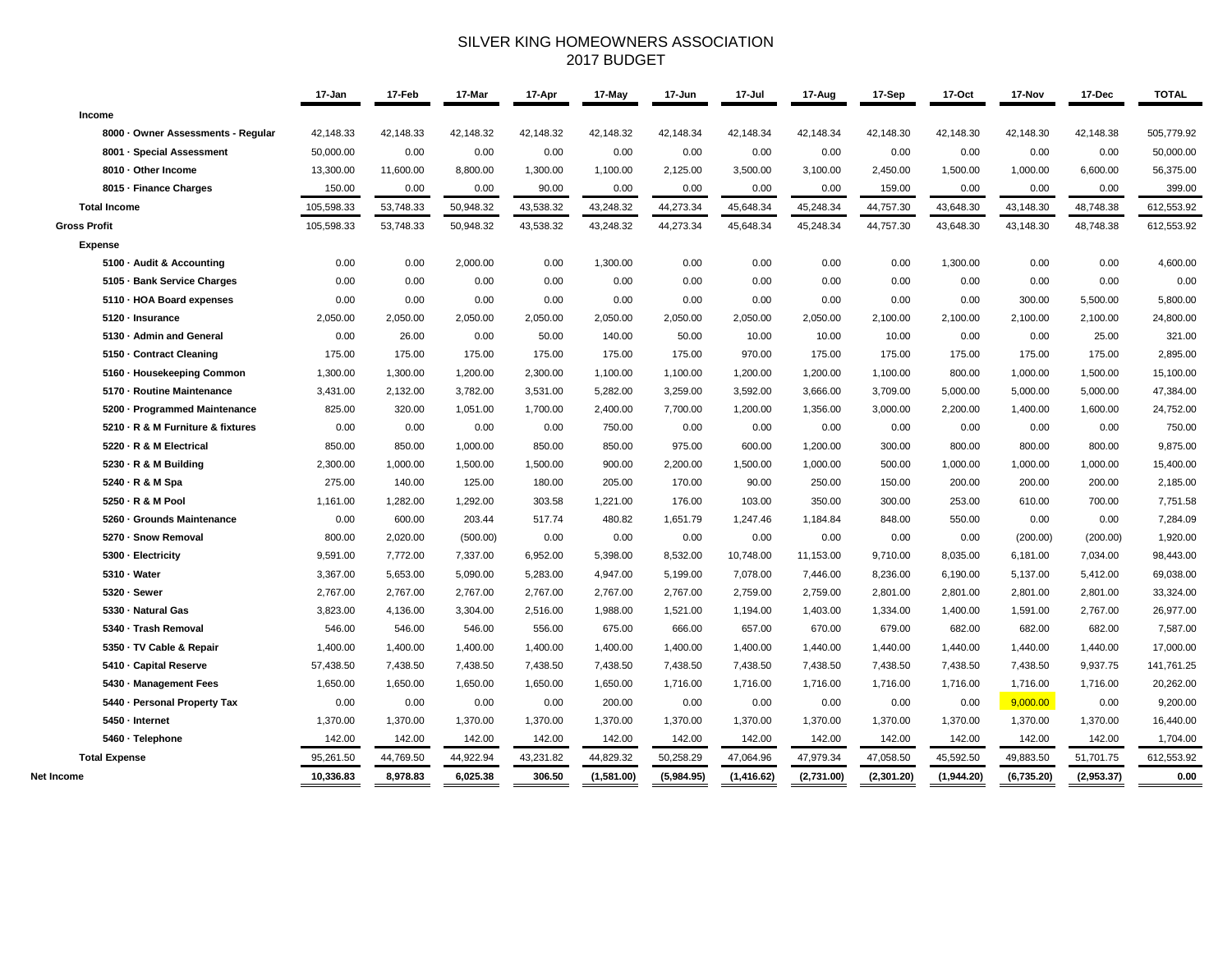# **SILVER KING HOMEOWNERS ASSOCIATION**

**2017 / 2018 VARIANCES**

 $\sim$ 

|                                     | 2017<br><b>ACTUAL</b> | 2017          | <b>VARIANCE</b> |                | 2017<br>ACTUAL / | 2018          | <b>VARIANCE</b> |                |
|-------------------------------------|-----------------------|---------------|-----------------|----------------|------------------|---------------|-----------------|----------------|
|                                     | <b>FORECAST</b>       | <b>BUDGET</b> | <b>DOLLARS</b>  | <b>PERCENT</b> | <b>FORECAST</b>  | <b>BUDGET</b> | <b>DOLLARS</b>  | <b>PERCENT</b> |
|                                     |                       |               |                 |                |                  |               |                 |                |
| Income                              |                       |               |                 |                |                  |               |                 |                |
| 8000 · Owner Assessments - Regular  | 505,936.93            | 505,779.92    | 157.01          | 0.0%           | 505,936.93       | 505,936.93    | 0.00            | 0.0%           |
| 8001 · Special Assessment & Fin Chs | 50,856.14             | 50,399.00     | 457.14          | 0.9%           | 50,856.14        | 846.79        | (50,009.35)     | $-98.3%$       |
| 8010 · Other Income                 | 69,462.51             | 56,375.00     | 13,087.51       | 23.2%          | 69,462.51        | 65,270.00     | (4, 192.51)     | $-6.0%$        |
| <b>Total Income</b>                 | 626,255.58            | 612,553.92    | 13,701.66       | 2.2%           | 626,255.58       | 572,053.72    | (54, 201.86)    | $-8.7%$        |
| <b>Expense</b>                      |                       |               |                 |                |                  |               |                 |                |
| 5100 · Audit & Accounting           | 4,123.38              | 4,600.00      | (476.62)        | $-10.4%$       | 4,123.38         | 4,192.50      | 69.12           | 1.7%           |
| 5105 · Bank Service Charges         | 0.00                  | 0.00          | 0.00            | 0.0%           | 0.00             | 0.00          | 0.00            | 0.0%           |
| 5110 - HOA Board Expense            | 5,800.00              | 5,800.00      | 0.00            | 0.0%           | 5,800.00         | 5,800.00      | 0.00            | 0.0%           |
| 5120 - Insurance                    | 24,600.00             | 24,800.00     | (200.00)        | $-0.8%$        | 24,600.00        | 29,520.00     | 4,920.00        | 20.0%          |
| 5130 · Admin and General            | 513.30                | 321.00        | 192.30          | 59.9%          | 513.30           | 405.10        | (108.20)        | $-21.1%$       |
| 5145 · Legal fees                   | 5,235.74              | 0.00          | 5,235.74        | 0.0%           | 5,235.74         | 4,750.00      | (485.74)        | $-9.3%$        |
| 5150 - Contract Cleaning            | 2,363.00              | 2,895.00      | (532.00)        | $-18.4%$       | 2,363.00         | 2,363.00      | 0.00            | 0.0%           |
| 5160 · Housekeeping Common          | 16,917.83             | 15,100.00     | 1,817.83        | 12.0%          | 16,917.83        | 16,900.00     | (17.83)         | $-0.1%$        |
| 5170 - Routine Maintenance          | 43,575.00             | 47,384.00     | (3,809.00)      | $-8.0%$        | 43,575.00        | 45,250.00     | 1,675.00        | 3.8%           |
| 5200 - Programmed Maintenance       | 27,390.53             | 24,752.00     | 2,638.53        | 10.7%          | 27,390.53        | 27,775.00     | 384.47          | 1.4%           |
| 5210 · R & M Furniture & fixtures   | 0.00                  | 750.00        | (750.00)        | $-100.0%$      | 0.00             | 0.00          | 0.00            | 0.0%           |
| 5220 · R & M Electrical             | 8,661.13              | 9,875.00      | (1, 213.87)     | $-12.3%$       | 8,661.13         | 7,200.00      | (1,461.13)      | $-16.9%$       |
| 5230 · R & M Building               | 12,338.34             | 15,400.00     | (3,061.66)      | $-19.9%$       | 12,338.34        | 11,450.00     | (888.34)        | $-7.2%$        |
| 5240 · R & M Spa                    | 2,389.33              | 2,185.00      | 204.33          | 9.4%           | 2,389.33         | 2,450.00      | 60.67           | 2.5%           |
| 5250 - R & M Pool                   | 7,308.09              | 7,751.58      | (443.49)        | $-5.7%$        | 7,308.09         | 7,925.00      | 616.91          | 8.4%           |
| 5260 · Grounds Maintenance          | 10,558.21             | 7,284.09      | 3,274.12        | 44.9%          | 10,558.21        | 10,000.00     | (558.21)        | $-5.3%$        |
| 5270 - Snow Removal                 | 2,853.68              | 1,920.00      | 933.68          | 48.6%          | 2,853.68         | 3,100.00      | 246.32          | 8.6%           |
| 5300 - Electricity                  | 87,677.26             | 98,443.00     | (10, 765.74)    | $-10.9%$       | 87,677.26        | 89,900.00     | 2,222.74        | 2.5%           |
| 5310 · Water                        | 66,867.31             | 69,038.00     | (2, 170.69)     | $-3.1%$        | 66,867.31        | 67,000.00     | 132.69          | 0.2%           |
| 5320 - Sewer                        | 33,175.50             | 33,324.00     | (148.50)        | $-0.4%$        | 33,175.50        | 33,600.00     | 424.50          | 1.3%           |
| 5330 - Natural Gas                  | 33,748.63             | 26,977.00     | 6,771.63        | 25.1%          | 33,748.63        | 30,151.00     | (3,597.63)      | $-10.7%$       |
| 5340 · Trash Removal                | 8,670.36              | 7,587.00      | 1,083.36        | 14.3%          | 8,670.36         | 9,000.00      | 329.64          | 3.8%           |
| 5350 · TV Cable & Repair            | 17,436.62             | 17,000.00     | 436.62          | 2.6%           | 17,436.62        | 18,000.00     | 563.38          | 3.2%           |
| 5410 · Capital Reserve              | 150,244.14            | 141,761.25    | 8,482.89        | 6.0%           | 150,244.14       | 96,108.00     | (54, 136.14)    | $-36.0%$       |
| 5430 · Management Fees              | 20,328.00             | 20,262.00     | 66.00           | 0.3%           | 20,328.00        | 21,120.00     | 792.00          | 3.9%           |
| 5440 - Personal Property Tax        | 7,181.24              | 9,200.00      | (2,018.76)      | $-21.9%$       | 7,181.24         | 8,130.00      | 948.76          | 13.2%          |
| 5450 - Internet                     | 16,267.96             | 16,440.00     | (172.04)        | $-1.0%$        | 16,267.96        | 16,439.16     | 171.20          | 1.1%           |
| 5460 · Telephone                    | 3,897.55              | 1,704.00      | 2,193.55        | 128.7%         | 3,897.55         | 5,820.00      | 1,922.45        | 49.3%          |
| 5500 - Income Tax                   | 7,275.54              | 0.00          | 7,275.54        | 0.0%           | 7,275.54         | 100.00        | (7, 175.54)     | $-98.6%$       |
| <b>Total Expense</b>                | 627,397.67            | 612,553.92    | 14,843.75       | 2.4%           | 627,397.67       | 574,448.76    | (52,948.91)     | $-8.6%$        |
| Net Income                          | (1, 142.09)           | 0.00          | (1, 142.09)     |                | (1, 142.09)      | 4.96          | 1,147.05        |                |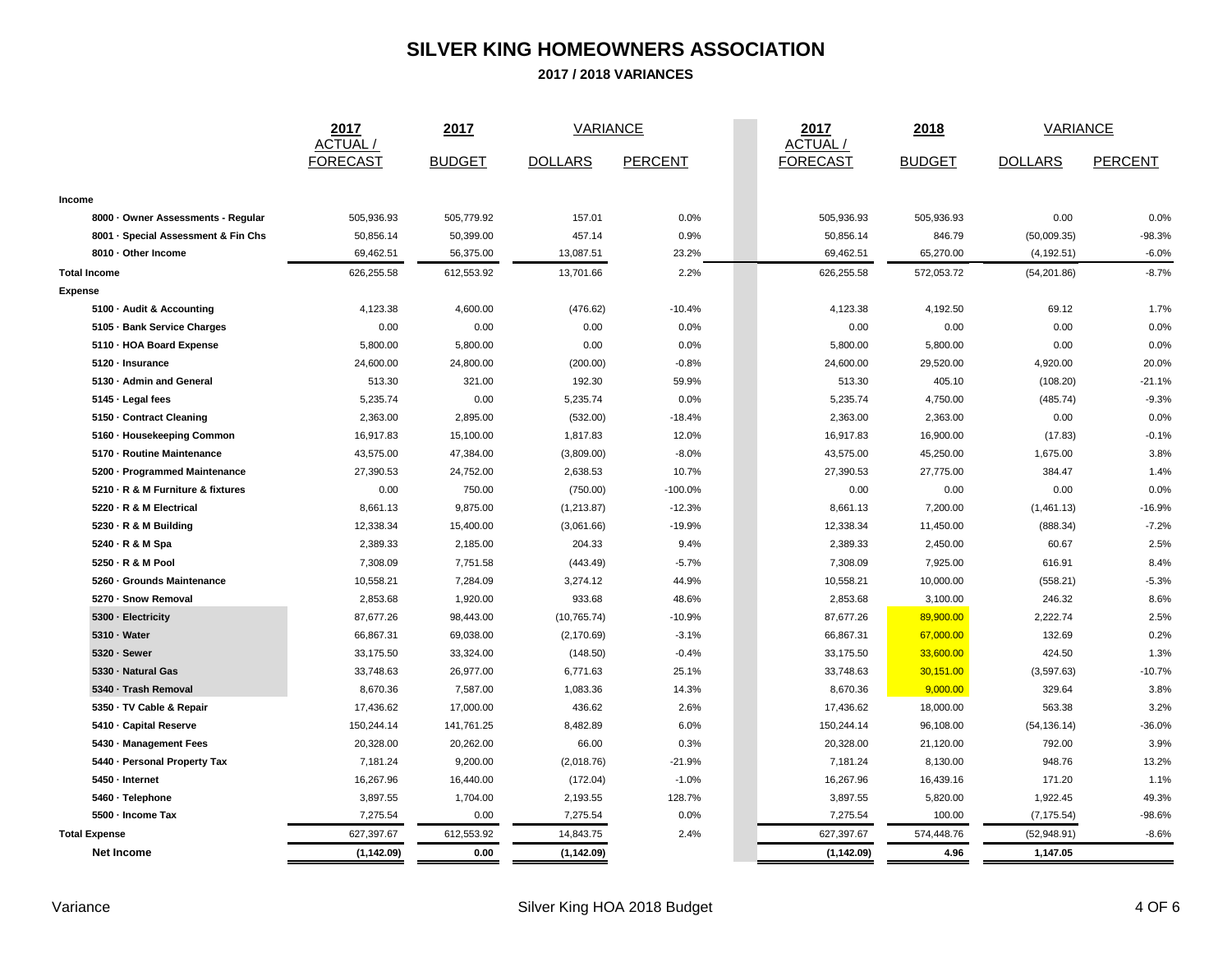### SILVER KING HOMEOWNERS ASSOCIATION 2018 BUDGET PRESENTATION

| ANALYSIS OF CASH FLOW          |     | 10:54:19 AM                                                             |              | 2014      | 2015      | 2016     | 2017      | 2018     | 2019      | 2020     | 2021    | 2022    |
|--------------------------------|-----|-------------------------------------------------------------------------|--------------|-----------|-----------|----------|-----------|----------|-----------|----------|---------|---------|
|                                |     | BEGINNING CAPITAL RESERVE FUND BALANCE                                  |              |           |           |          |           |          |           |          |         |         |
|                                |     | ADDITIONAL RESERVES BASED ON ANTICIPATED ABILITY                        |              |           | 218,157   | 278,125  | 321,079   | 360,457  | 262,711   | 286,203  | 235,075 | 318,683 |
|                                | ID# | <b>COMPONENT NAME</b>                                                   |              |           |           |          |           |          |           |          |         |         |
| Roofing                        |     |                                                                         |              |           |           |          |           |          |           |          |         |         |
|                                |     | 121 Roof Heat Trace Repairs                                             | 2013<br>2026 | (1,955)   | (10, 180) | (1, 945) | (3,260)   | (11,000) |           | (11,000) |         |         |
|                                |     | Roof Heat Tape Replacement<br><b>Entry Calrod Heater Repair/Replace</b> | 2015         | (1,500)   | (1,820)   | (360)    |           |          |           |          |         | (1,500) |
|                                |     | Roof Membrane                                                           | 2017         |           | (2,880)   |          | (12, 180) |          |           |          | (3,000) |         |
|                                |     | <b>Chimney Structures</b>                                               | 2022         |           |           |          |           |          |           |          |         |         |
|                                |     | 120 Gutters Replacement                                                 | 2013         | (9,353)   | (4,856)   |          |           |          |           |          |         | (5,000) |
| <b>Painted Surfaces</b>        |     |                                                                         |              |           |           |          |           |          |           |          |         |         |
|                                |     | 207 Metal Fencing & Railing - Repaint                                   | 2018         |           |           |          |           | (5, 174) |           |          |         |         |
|                                |     | 215 Siding Repaint/Repair                                               | 2018         |           |           |          |           |          | (18, 949) |          |         |         |
|                                |     | 216 Common Hallway Painting                                             | 2014         |           |           |          |           |          |           |          |         |         |
|                                |     | 216 Interior Surfaces - Meeting Rooms                                   | 2014         |           |           |          |           |          |           |          |         |         |
|                                |     | <b>Soffit/Facia Painting</b>                                            | 2014         | (12, 713) |           |          |           |          |           |          |         |         |
| <b>Drive Materials</b>         |     |                                                                         |              |           |           |          |           |          |           |          |         |         |
|                                |     | 401 Asphalt - Overlay                                                   | 2028         |           |           |          |           |          |           |          |         |         |
|                                |     | 402 Asphalt - Repair/Seal<br>403 Concrete - Repair/Replace              | 2013<br>2022 |           | (4, 408)  |          |           |          |           |          | (5,000) |         |
|                                |     |                                                                         |              |           |           | (1,000)  |           |          |           |          |         |         |
| <b>Property Access</b>         |     | <b>Garage Door Springs</b>                                              |              |           |           | (1,228)  |           |          |           |          |         |         |
|                                |     | 502 Garage Door Replacement                                             | 2014         |           |           |          |           |          | (3,718)   |          |         |         |
|                                |     | 590 Access Control System                                               | 2020         |           |           |          |           | (26,000) |           |          |         |         |
|                                |     | Ingress/Egress Doors*                                                   | 2017         |           |           |          |           |          |           |          |         |         |
| <b>Mechanical Equipment</b>    |     |                                                                         |              |           |           |          |           |          |           |          |         |         |
|                                |     | 702 Boilers-Replace                                                     | 2022         | (12,700)  |           |          |           |          |           |          |         |         |
|                                |     | 703 Water Heaters - Rebuild<br>705 Ductless HVAC System - Replace       | 2013<br>2015 |           | (6, 288)  |          |           |          |           |          |         |         |
|                                |     | 707 Elevator - Modernize                                                | 2015         |           |           |          | (15,901)  |          |           |          |         |         |
|                                |     | 709 Elevator - Upgrade                                                  | 2015         |           |           |          |           |          |           |          |         |         |
|                                |     | 790 Pool Door Winch                                                     | 2033         |           |           |          |           | (2,000)  |           |          |         |         |
|                                |     | 790 Variable Frequency Drive                                            | 2021         |           |           |          |           |          |           |          |         |         |
|                                |     | <b>Sewer Line Repairs</b>                                               |              |           | (1, 937)  | (2,460)  |           |          |           |          |         |         |
|                                |     | <b>Water Pump Sytems</b>                                                |              |           |           | (1, 127) |           |          |           |          |         |         |
|                                |     | <b>Culinary Hot Water Heat Exchanger</b>                                | 2016         |           |           |          | (4, 114)  |          |           |          |         | (5,200) |
|                                |     | <b>Coil Heat Exchanger</b>                                              |              | (3,691)   |           | (5,200)  |           |          |           |          |         |         |
|                                |     | <b>Chiller Compresser Condensor</b><br><b>Ice Machines</b>              |              |           | (27, 580) | (1,654)  | (6, 119)  |          |           |          |         |         |
| <b>Property Identification</b> |     | <b>Sprinkler Repair/replace</b>                                         |              |           |           | (9, 102) |           |          |           |          |         |         |
|                                |     | <b>Common Area Signs</b>                                                | 2018         |           |           |          |           |          |           | (5,000)  |         |         |
|                                |     | <b>Exterior Signs</b>                                                   | 2025         |           |           |          |           |          |           |          |         |         |
| <b>Life/Safety</b>             |     |                                                                         |              |           |           |          |           |          |           |          |         |         |
|                                |     | 901 Fire Control System                                                 | 2015         |           |           |          |           | (75,000) |           |          |         |         |
|                                |     | 903 Security Camera System                                              | 2018         |           |           |          |           | (6,000)  |           |          |         |         |
|                                |     | <b>Voicemail System</b><br><b>Internet Connectivity</b>                 |              |           | (2, 381)  |          | (11,083)  |          |           |          |         |         |
| Pool/Spa                       |     | 1101 Pool & Spa Replaster/New Drains                                    | 2018         |           |           |          |           | (12,000) |           |          |         |         |
|                                |     | 1104 Pool Heater - Replace 2003                                         | 2015         |           |           |          |           |          |           |          |         |         |
|                                |     | 1104 Pool Heater - Replace 2009                                         | 2021         |           |           |          |           |          |           |          |         | (4,060) |
|                                |     | 1105 Spa Heater - Replace                                               | 2015         |           | (2,709)   |          |           |          |           |          |         |         |
|                                |     | 1107 Pool Filter - Replace                                              | 2014         |           |           |          |           |          |           |          |         |         |
|                                |     | 1108 Spa Filter - Replace                                               | 2018         |           | (1,852)   |          |           |          |           |          |         |         |
|                                |     | 1111 Pool Chemical Feeders                                              | 2022         |           |           |          |           |          |           |          |         |         |
|                                |     | <b>Pool Handicap Assist</b>                                             | 2033         |           |           |          |           |          |           |          |         |         |
|                                |     | 1121 Pool Furniture                                                     | 2017         |           |           |          | (5,731)   |          |           |          |         |         |
|                                |     | <b>Non-Flammable Storage Boxes</b>                                      |              |           |           | (1,615)  |           |          |           |          |         |         |